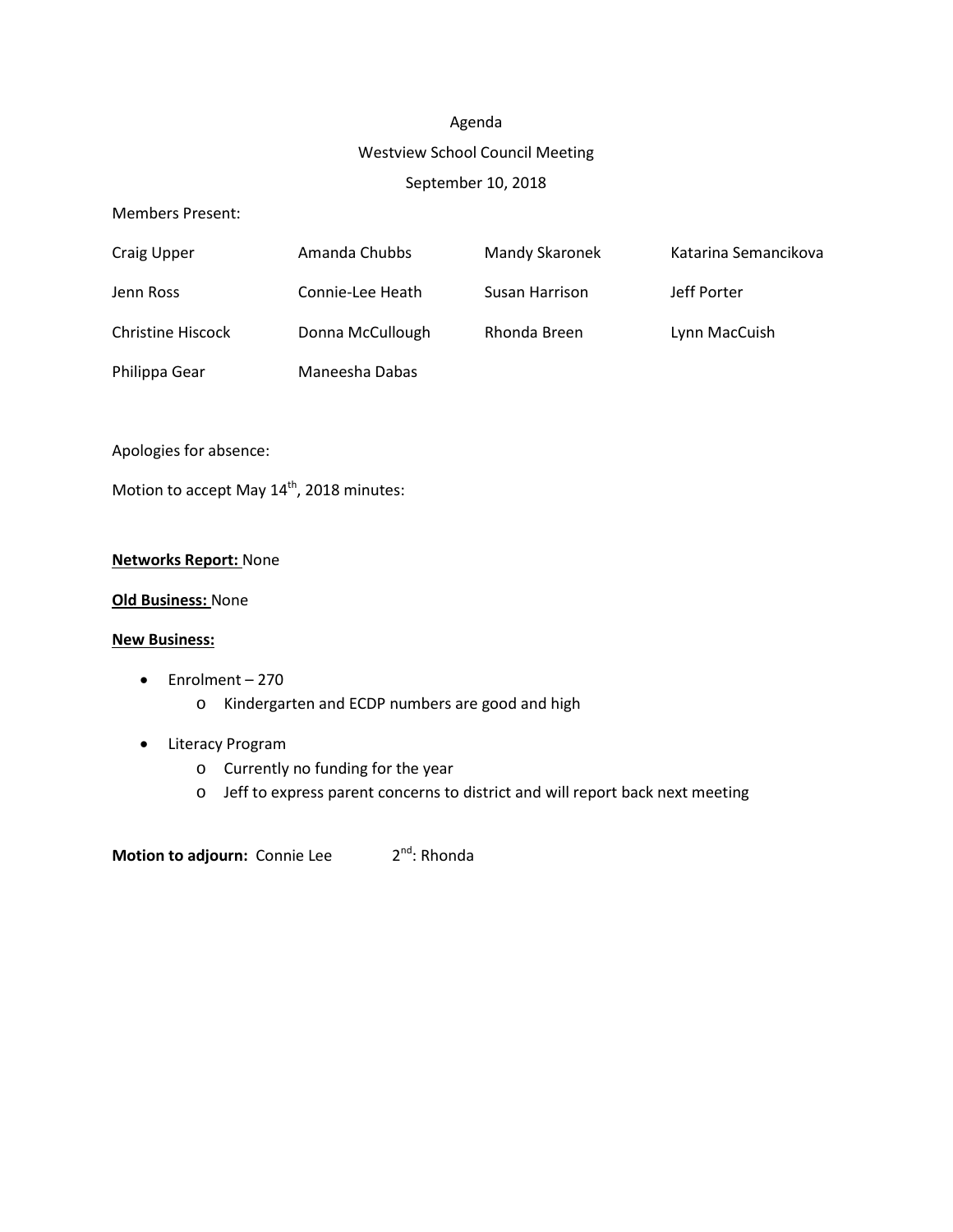## Agenda Westview School Parents Association Meeting September 10<sup>th</sup>, 2018

# **Motion to accept May 14th, 2018 minutes:**

#### **Treasurers Report**

Playground: \$ 21 374.19 Casino: \$ 48 150.76 Regular: \$ 1542.08

#### **Requests for Funding**

Requestor: Donna McCullough

STREAM materials and books

- from Amazon \$170.87 receipts attached
- from Education Station \$72.40
- from Costco \$215.15
- from Chapters/Indigo \$161.53
- Total: \$ 619.95

| Motion: Christine Hiscock | Second: Susan Harrison | Passed |
|---------------------------|------------------------|--------|
|                           |                        |        |

Requestor: Donna McCullough

Flexible Seating

- Owl Chairs
- Table & chairs
- Lawn chairs
- \$216 plus tax

| Motion: Rhonda Breen<br>Passed<br>Second: Susan Harrison |
|----------------------------------------------------------|
|----------------------------------------------------------|

Requestor: Donna McCullough

Bussing

- To Gregoire lake
- Grade 5/6 & 6
- Motion: Mandy Skaronek Second: Connie Lee Heath Passed

Requestor: Craig Upper

Supplies for new division 1 class

- Puzzles, book cases, games,
- $51000$

• Money to get the new grade 1 class up to standard of the other classes Motion: Katarina Semancikova Second: Philippa Gear Passed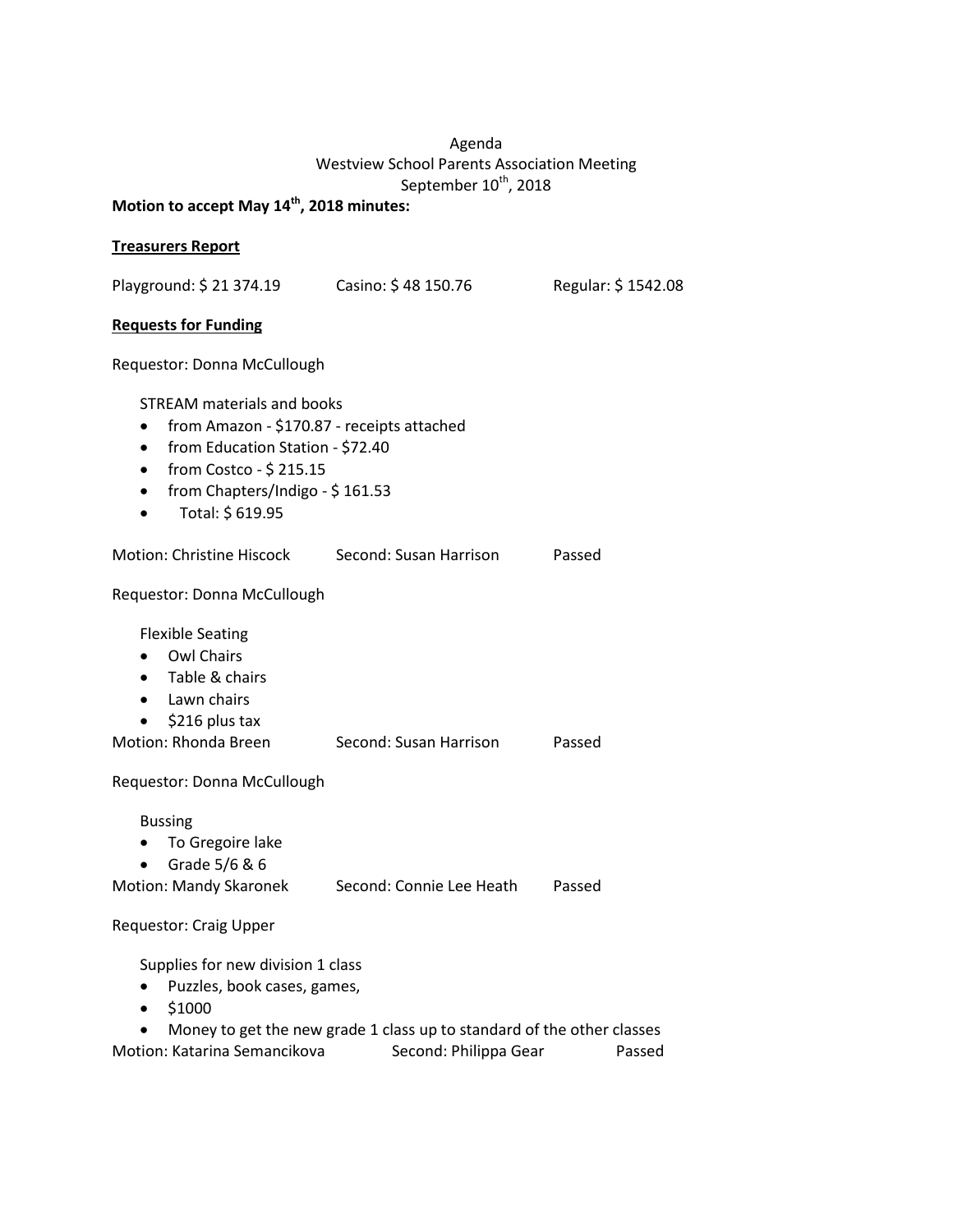Requestor: Craig Upper

- 4 new bee bot maps
- $\sim$ \$200 plus tax
- Motion: Connie Lee Heath Second: Katarina Semancikova Passed

Requestor: Jeff Porter

- Radio adds on Mix
- $~^{\sim}$ \$2000
- Money can't come from Casino
- Motion for PAC to pay half of the cost and will take the funds from Playground Motion: Jenn Ross Second: Katarina Semancikova Passed

#### Requestor: Jeff Porter

- Magician Steve Harmer
- October 3 talks about bullying, resilience and this year is back to talk about friendship
- \$799 plus gas
- Motion: Mandy Skaronek Second: Susan Harrison Passed

Requestor: Donna McCullough

- School of Rock
- Oct  $15^{th}$  4 days
- \$1000

Motion: Rhonda Breen Second: Susan Harrison Passed

Requestor: Heather Redfurn

- Alberta Opera
- $\bullet$  March 28<sup>th</sup>
- $\bullet$  \$850 +tax

| Motion: Rhonda Breen | Second: Connie-Lee Heath | Passed |
|----------------------|--------------------------|--------|
|----------------------|--------------------------|--------|

#### **Breakfast Program**

- Starts tomorrow (Tuesday September 11)
- Volunteer Sign up to come this week
- Room has been renovated and looking great
- Request for funding sent to Rotary House

#### **Fundraising**

DFS – improved the administration

- Wrapping paper/cards/Many different options
- Sending out ASAP